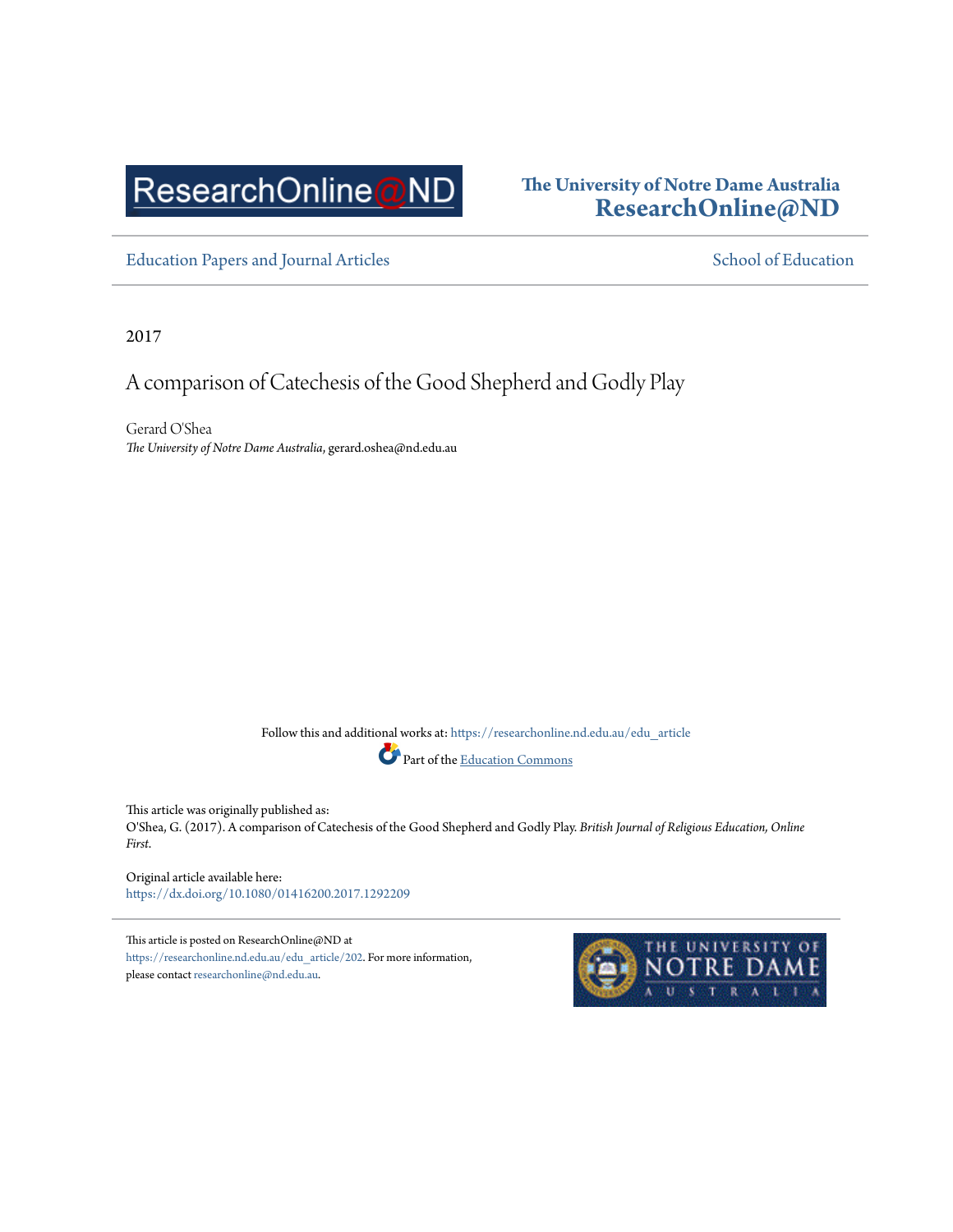This is not the final version of this article, it is an Accepted Manuscript of the article published online in the *British Journal of Religious Education* 28 February, 2017,

The final published version is available online:

<https://dx.doi.org/10.1080/01416200.2017.1292209>

O'Shea, G. (2017). *A comparison of Catechesis of the Good Shepherd* and *Godly Play*. *British Journal of Religious Education, Online First*. doi: 10.1080/01416200.2017.1292209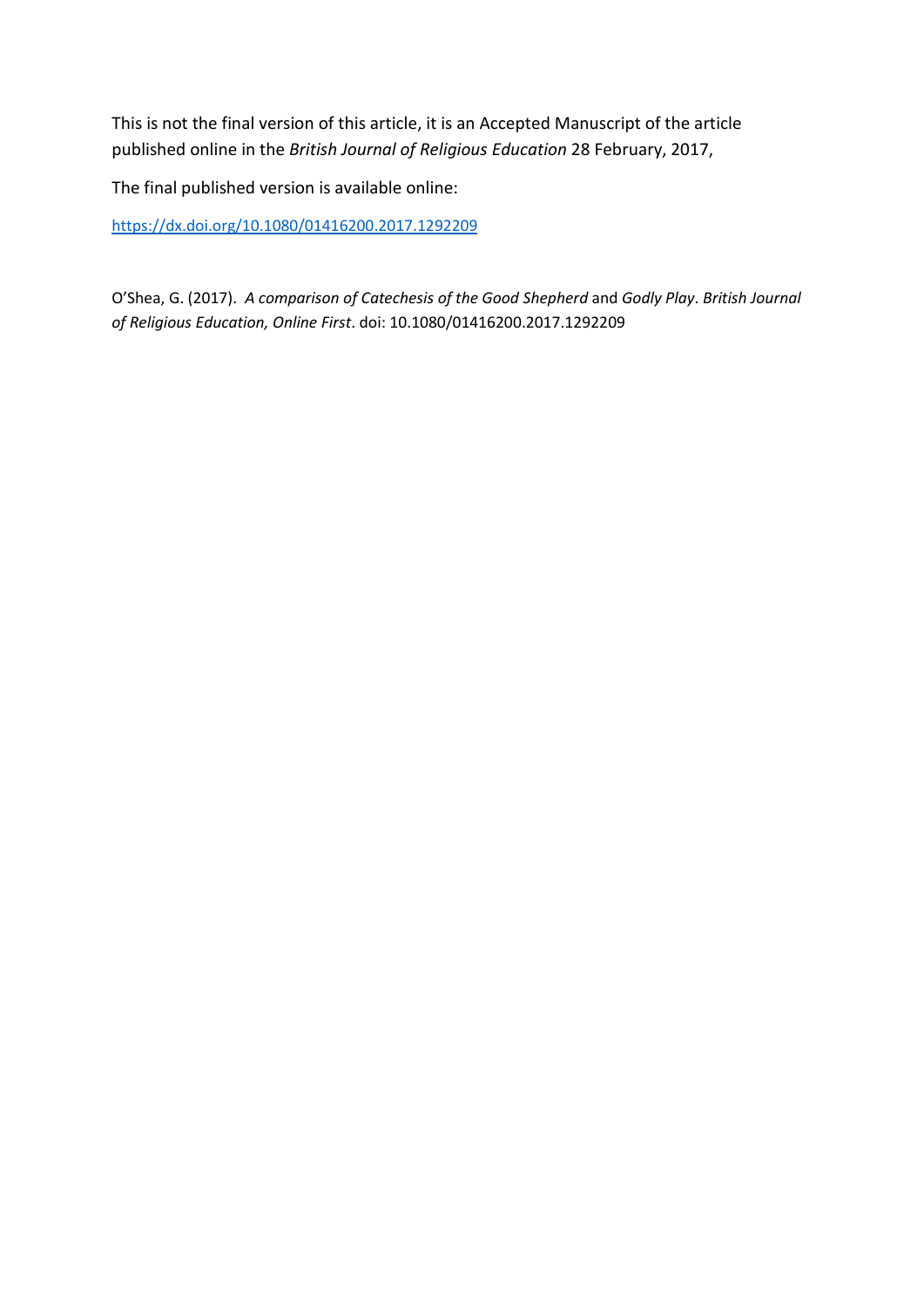

# **A Comparison of Godly Play and Catechesis of the Good Shepherd**

|                                     | Journal:   British Journal of Religious Education |
|-------------------------------------|---------------------------------------------------|
|                                     | Manuscript ID   CBRE-2015-0046.R1                 |
| Manuscript Type:   Original Article |                                                   |
|                                     | Keywords: Pedagogy, Teaching Approaches, Theology |
|                                     |                                                   |

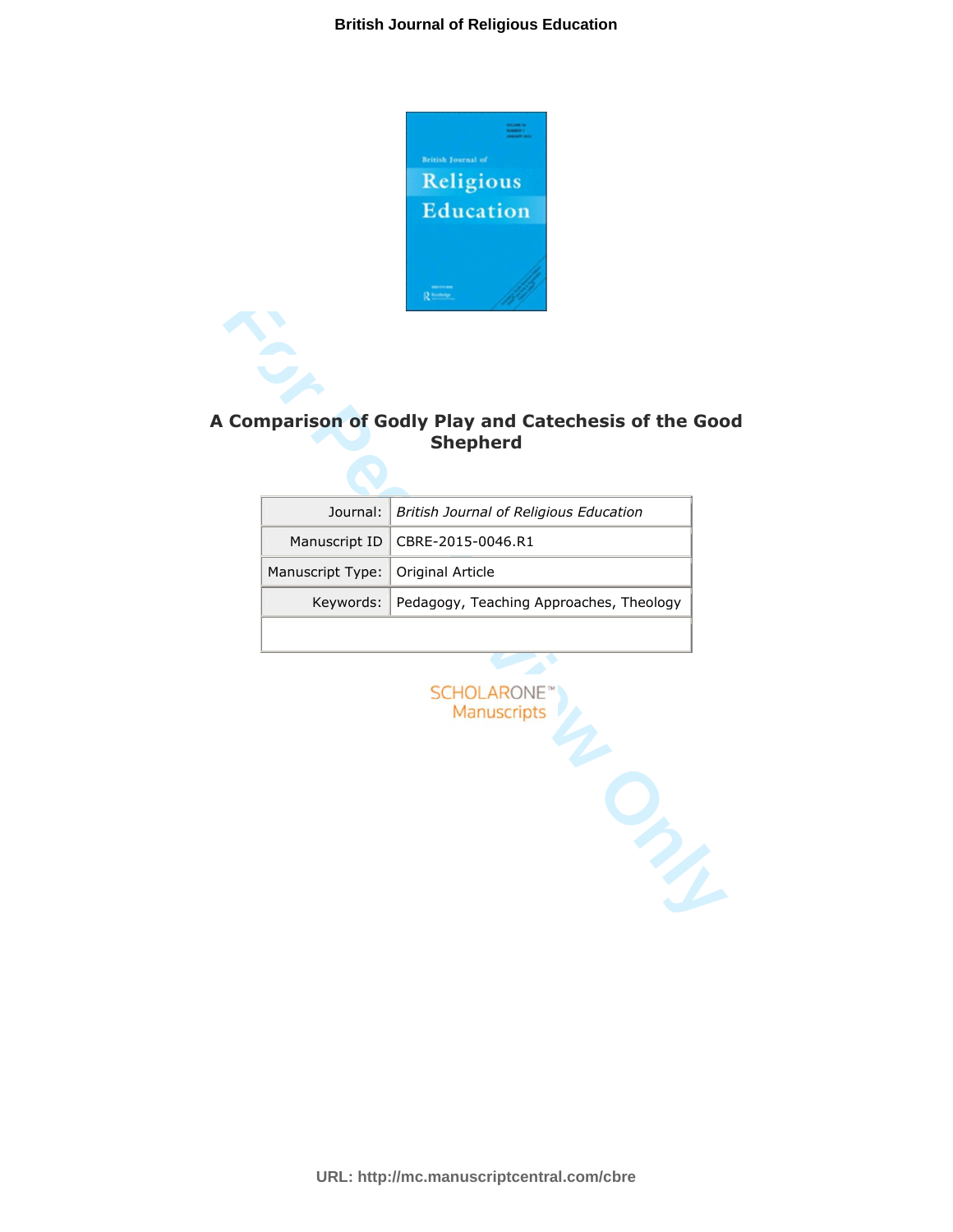#### **A Comparison of** *Catechesis of the Good Shepherd* **and** *Godly Play*

#### *Introduction*

lletti's after her death in 2011, Berryman told the following aneed their differing perspectives. He said that at one point, the pricing the intended to prepare materials for every one of the parables. He metal that the in In recent years, two Montessori based methods of religious education have come to prominence across many Christian Churches. They are called *Catechesis of the Good Shepherd*, developed by Sofia Cavalletti, and *Godly Play* adapted by Jerome Berryman. Educators have been struck by the capacity of both programs to integrate much of what is best in contemporary learning theory with the essentials of the Christian message. Cavalletti and Berryman were on friendly terms and collaborated to some extent on their projects. In a tribute to Cavalletti's after her death in 2011, Berryman told the following anecdote which offers some insight into their differing perspectives. He said that at one point, he told Cavalletti that he intended to prepare materials for every one of the parables. Her single word response disarmed him: "Why?" she asked. In many ways, that question sums up the differences in their perspectives. This paper will bring out these contrasts by looking at the distinctive work of Cavalletti and Berryman in turn, beginning with a brief account of their common roots in the theories of Maria Montessori. It will then illustrate the differences between the two approaches in three major areas: first in their understandings of the *Imago Dei*; second in the meaning of and the link between sacraments and the Scriptures; and finally, in the organisation of classes. From this demonstration, it will be concluded that the two programmes have a natural constituency: *Catechesis of the Good Shepherd* among Catholic, Orthodox and other "sacramental" Churches, and *Godly Play* among Evangelical and Protestant Churches.

#### *The Work of Maria Montessori*

Montessori's work is not unfamiliar in Catholic circles; her approach has long been recognised as uniquely suited to the integral formation of the human person which looks to Christ himself as the fullness and best expression of what humanity is meant to be (See John Paul II, 2001, 32). This was recognised by Pope Paul VI (1970) in an official statement:

'She [Maria Montessori] was convinced that the pedagogy inherent in the liturgy contained the same principles as her own theory of secular education, and she resolutely took the ways towards liturgical renewal which were opened by Saint Pius X. Just as the school had to be the children's home, so the church had to be the home of God's children.'

Pope John Paul II (1995) drew attention to the uniquely feminine insights that allowed Montessori to perceive a reality about human nature and human learning that had escaped others. He regretted the fact that many of her ideas may have been rejected on this basis. 'Unfortunately, looking at the historical reality objectively, it must be noted with regret that, also on this level, women have suffered constant marginalization.' The application of Montessori principles in other Christian Churches has been of more recent origin, but recognition from authoritative sources within these denominations is by no means lacking.

Moreover, in 2005, Angeline Lillard, then working at Stanford University and now a professor of educational psychology at the University of Virginia, undertook an the enormous project of examining Montessori's principles in the light of scientific research to determine which of these stood up to rigorous examination, and which ones did not. After the study, Lillard wrote the following lines in the introduction to her book:

'The delegates at Oxford University Press asked that I write a balanced assessment of Montessori, pointing out where the evidence is not supportive as well as where it was.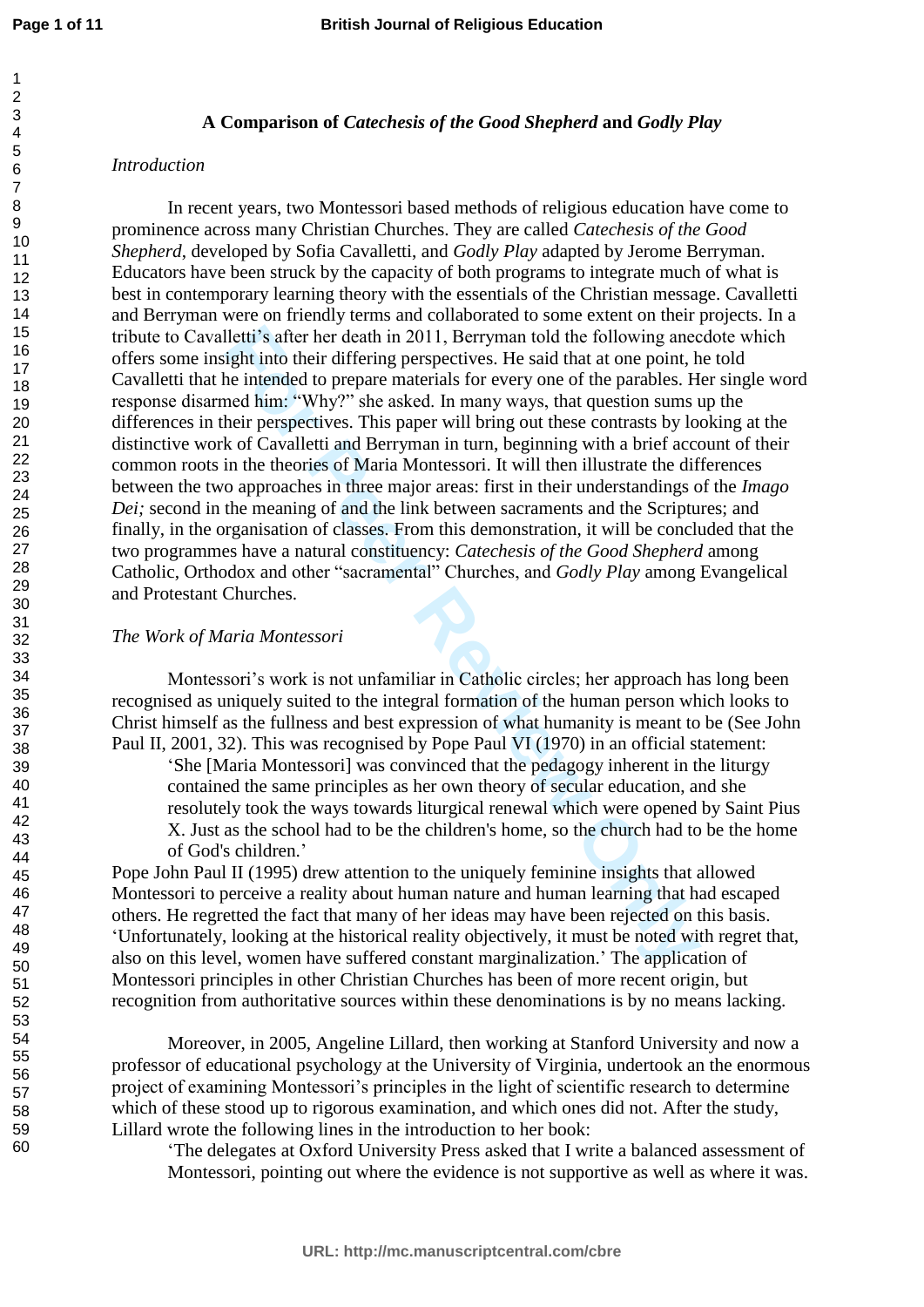I have done my best to do this, but there is a real problem. Their assumption, like my original one, was that Montessori must have aspects that are supported by research and aspects that are not. Yet her major ideas… are supported by a strong body of evidence in developmental psychology. Some of her main developmental ideas that did not take hold until later and are rarely attributed to her are now mainstream. None of Montessori's ideas that I would consider central have been disproven. Others are not researched.' (Lillard, 2005, ix-x)

#### *The Work of Sofia Cavalletti – Catechesis of the Good Shepherd*

plication of Montessori principles to the field of religious educat<br>een a privoal figure. She began her collaboration in the field of<br>Ciaman Gobbi, a professor of Montessori education, in 1952. Tc<br>came to be known as the In the application of Montessori principles to the field of religious education, Sofia Cavalletti has been a pivotal figure. She began her collaboration in the field of religious education with Gianna Gobbi, a professor of Montessori education, in 1952. Together, they developed what came to be known as the *Catechesis of the Good Shepherd,* painstakingly creating materials that would serve the religious needs of children from the ages of three to twelve years. Taking the Montessori sensitive periods as their starting point and guided by the response of real children as their "reality check," Cavalletti and Gobbi refined their understanding of the religious experiences that children needed at each stage of their development. In Gobbi's words: 'The content of the Christian message needs to vary according to the developmental stage of the child… the changing deep needs of the respective developmental period call for a different 'face of God' to be presented' (Gobbi, 1998, 89). Cavalletti and Gobbi noticed that by the age of three years, children were not only capable of entering into a relationship with God, but they seemed eager to do so. The starting point for such children had already been indicated by Montessori herself. She had pointed to the opening lines of a poem, *Ode on the Intimations of Immortality,* by William Wordsworth as indicative of a timeless truth for humanity:

'There was a time when meadow, grove and stream

The earth and every common sight

To me did seem appareled in celestial light

The glory and the freshness of a reverie.'

Thomas Aquinas, in more prosaic language, had provided a succinct analysis of the same truth: 'There resides in every man a natural desire to know the cause of any effect he sees; and thence arises wonder in men.' (*Summa Theologica,* I, 12, 1)

Cavalletti discerned the central role of "wonder" in a child's religious development and she realized that for young children (and indeed for every human being), wonder is evoked by "an attentive gaze at reality" (Cavalletti, 1992, 139).. Consequently, the children were encouraged to begin their relationship with God by recognizing, one by one, gifts offered to them in the created world. To meet this need, the Montessori "practical life" works were found to be ideal. Children were to engage in tasks such as flower arranging, slow dusting, leaf washing and the like. The experience of Montessori classrooms for over a hundred years has born witness to the effectiveness of this approach. Engagement with concrete "hands on" activities seem to be the basis not only of religious development, but learning of any kind.

It was from these two starting points that the whole project took off. The careful observation of the needs of real children had identified the basic stages of learning, summed up in a simple axiom: first the body, then the heart, then the mind. As the twentieth century progressed, these two women (both highly educated in their fields) evaluated new ideas in education, Biblical scholarship and theology. Cavalletti and Gobbi did not easily fall prey to a widely reported educational phenomenon, the "band wagon effect." They were "action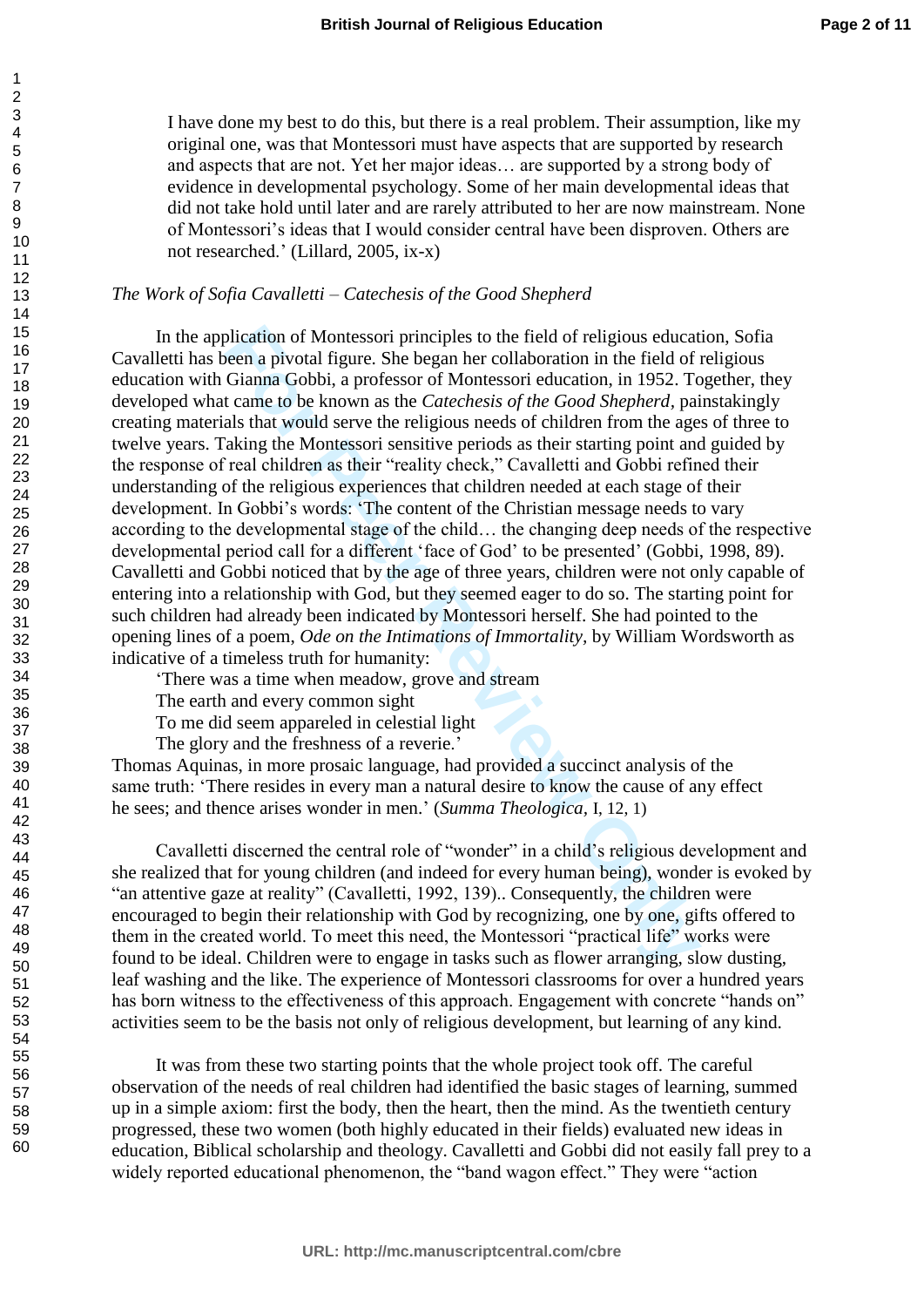researchers" who tested their theories on real children. If their materials failed to engage their subjects, they were discarded and alternatives sought. Both Cavalletti and Gobbi wrote books and delivered courses to share the fruits of their research, each one of them bringing out a different aspect of the project. There are two core texts which provide closely argued and illustrated descriptions of their findings. *The Religious Potential of the Child* outlines Cavalletti's views about the child from three to six years of age, while the sequel, *The Religious Potential of the Child, Six to Twelve Years* describes the next level. Gobbi's book *Listening to God with Children* outlines the way in which classic Montessori theories – particularly her ideas on the planes of development and sensitive periods – have been applied to the context of children's religious development. Two further works of Cavalletti should be regarded as foundational to understanding the *Catechesis of the Good Shepherd*. *Living Liturgy* is widely regarded as one of the most "accessible" books ever written on the subject. Finally, the complementary areas of Salvation History and the Scriptures are presented in *History's Golden Thread.* 

mdational to understanding the *Catechesis of the Good Shepherc*<br>ly regarded as one of the most "accessible" books ever written or<br>phementary areas of Salvation History and the Scriptures are pr<br>*ne Thread.*<br>*For Cavallett* The effect of Cavalletti and Gobbi's work has been impressive. The *Catechesis of the Good Shepherd* has now won over passionate supporters throughout the world who have devoted much of their own time and resources to its ongoing implementation and promotion. A world-wide "action research" community has taken shape and the work continues to expand through National Associations of the *Catechesis of the Good Shepherd*. This programme has now come to embrace all of the major themes required for an integrated education in the Catholic Faith: Scripture, Liturgy and Sacraments, Prayer, Moral Formation, Practical life activities, profound doctrinal understandings and Salvation History. All of these are brought together primarily under a unifying force described by Cavalletti as *Mystagogy* – the liturgical catechesis which draws human beings to participate in the mystery of Christ as revealed in the Scriptures and Tradition. Vindication for this approach has come most recently in the apostolic exhortation of Pope Francis, *Evangelii Gaudium*, which draws attention to this aspect of religious education in very similar terms to those of Cavalletti: "a progressive experience of formation involving the entire community and a renewed appreciation of the liturgical signs of Christian initiation." (*Evangelii Gaudium,* 2013, 166) Moreover, the pope also makes it clear that he expects religious education generally to move in this direction: 'Many manuals and programmes have not yet taken sufficiently into account the need for a mystagogical renewal…' (*Evangelii Gaudium*, 166) One of the most striking and commonly reported phenomena of the *Catechesis of the Good Shepherd* is that even very young children seem to be able to arrive at profound theological understandings for themselves – without being told. Again, it is Pope Francis who has offered support from the contemporary Catholic Church for this view: 'The presence of the spirit gives Christians a certain connaturality with divine realities, and a wisdom which enables them to grasp those realities intuitively, even when they lack the wherewithal to give them precise expression.' (*Lumen Fidei,* 2013, 119)

Time and again, in every culture in which it is tried, catechists have reported that children respond profoundly to the mystical meanings that deduce for themselves from the concrete materials they have used. This in turn appears to have enhanced their reading of the Scriptures, their participation in the Liturgy, and their prayer life. There is a poignant account related in *The Religious Potential of the Child* about a simple sets of materials – cruets for pouring water and wine into a chalice. Allegorically, the wine represents Jesus and the water represents us. Cavalletti tells the story this way…

'We will never forget seven-year-old Massimo, who continued to repeat this exercise for so long a period of time. The catechist, thinking that he was doing it out of laziness, came up to him several times to introduce him to some other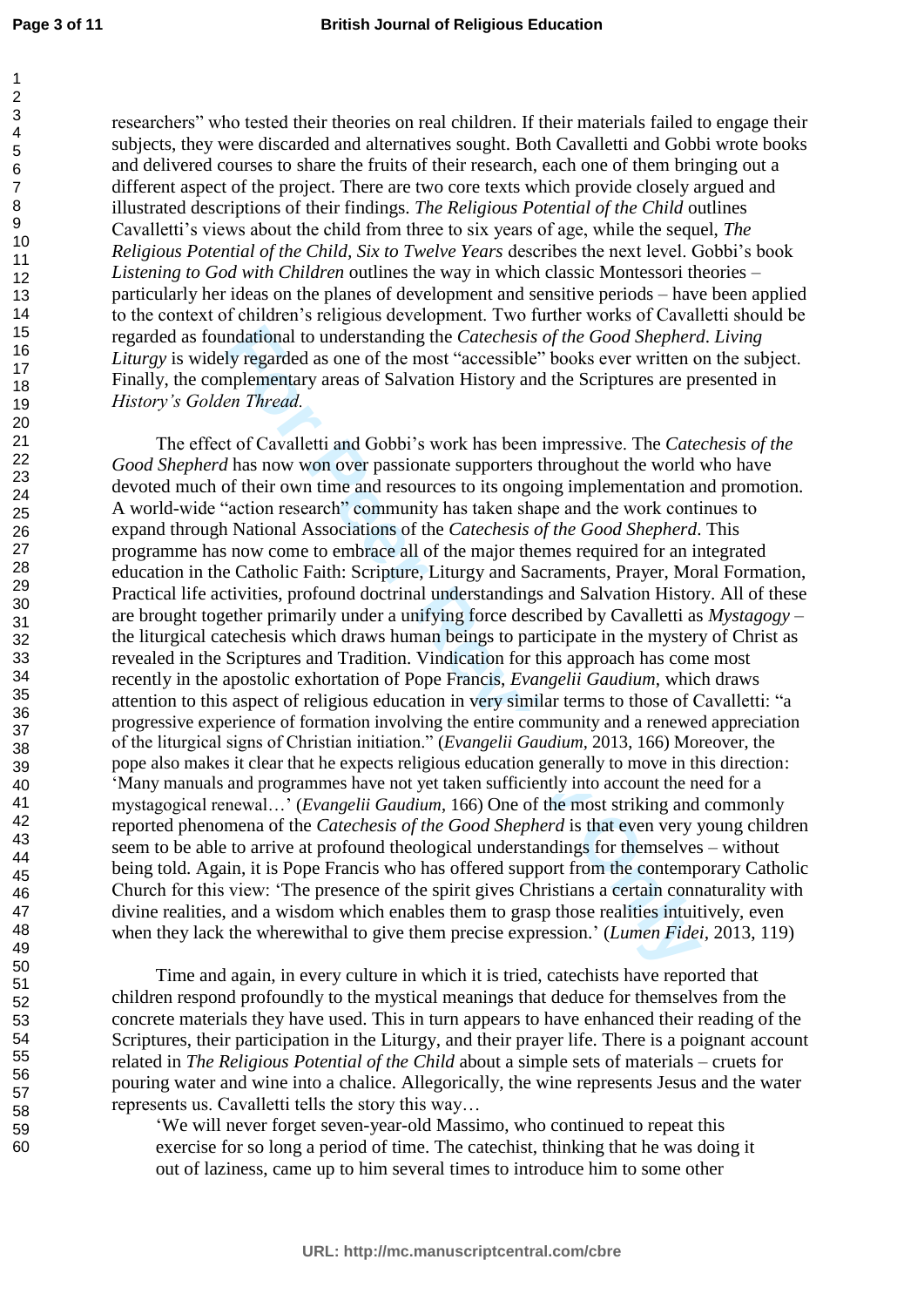work; but Massimo's facial expression was intent and rapt and he was trying to explain the meaning of what he was doing as he repeated the various actions… Finally – it was almost at the end of the year – he managed to say:  $A$  few drops of water and a lot of wine, because we must lose ourselves in Jesus'… In the end Massiomo had known how to express it with words worthy of a mystic.' (Cavalletti, 1992, 92)

Similar accounts of children's profound yet simple theological discoveries are chronicled in the *Journals of the Catechesis of the Good Shepherd*, made available through the United States National Association of the Catechesis of the Good Shepherd. A comprehensive set of materials which has proven very effective in the Catholic formation of young people has now been worked out and is in constant use. Yet there remains a pastoral problem to be addressed. While it may be clear that religious formation is at its optimum when it follows the natural developmental sensitive periods, in many if not most cases, this is not possible. By the time the process of catechesis begins, the sensitive period may have already passed. This is necessarily the case for adult converts. What is to be done in this situation? Perhaps an analogy already referred to will provide the best answer. Is it possible to learn a language after the sensitive period is over? Of course, but it is just more difficult.

set of materials which has proven very effective in the Catholic<br>as now been worked out and is in constant use. Yet there remain<br>addednessed. While it may be clear that religious formation is at its<br>net and the natural dev It seems that the sequence by which we learn in a given circumstance has striking formal similarities with the sequence which unfolds across the developmental span. Essentially, there remain four basic stages. First, it is necessary to "gather data" – just as the youngest child with an absorbent mind engages in the process of data gathering. Once the data is gathered, the learner must look for connections and try to discern a pattern  $-$  a "big" picture" to explain the data. This is the typical task of the 6-9 year old child. The third stage sees the learner testing the big picture that has been created by applying all existing data, and seeking out new data to see whether or not it too fits into the pattern. If it does not, the "big picture" must be modified or replaced. The 9-12 year old children are generally involved in this process as their major focus of interest. Finally, the learner must personalize the information and theories developed. How is this relevant to "me" – does it have an application that "I" find relevant? This is the approach of the typical need of the adolescent.

The four stages of learning, namely, data gathering, creating a "big picture", testing the "big picture" and finally personalizing, can be pursued at any age. The sequence is usually the same. In terms of religious development, the starting point that a very young child with an absorbent mind needs is the same as the one needed for an adult with no experience. Just as the young child must gather and name the data of the faith; just as this same child must come to know of the care, love and protection of God – so too must neophytes of any age begin. A child of ten who has no religious experience still needs to move back to the foundational experience of God's love before proceeding. The same is true of the adolescent or the adult. Even if the sensitive periods are missed, the same basic experiences must follow one another in more or less the same order. What are these learning experiences? This area is not fully developed and any answer must still be experimental and tentative.

The Work of Jerome Berryman - *Godly Play*

*Godly Play* was developed by Jerome Berryman who freely acknowledges his debt to Sofia Cavalletti, under whom he studied. As a minister of the Presbyterian, and subsequently, the Protestant Episcopal Church, Berryman undertook to adapt the work of Cavalletti for use in a mainline Protestant context. Berryman's educational methodology has been updated in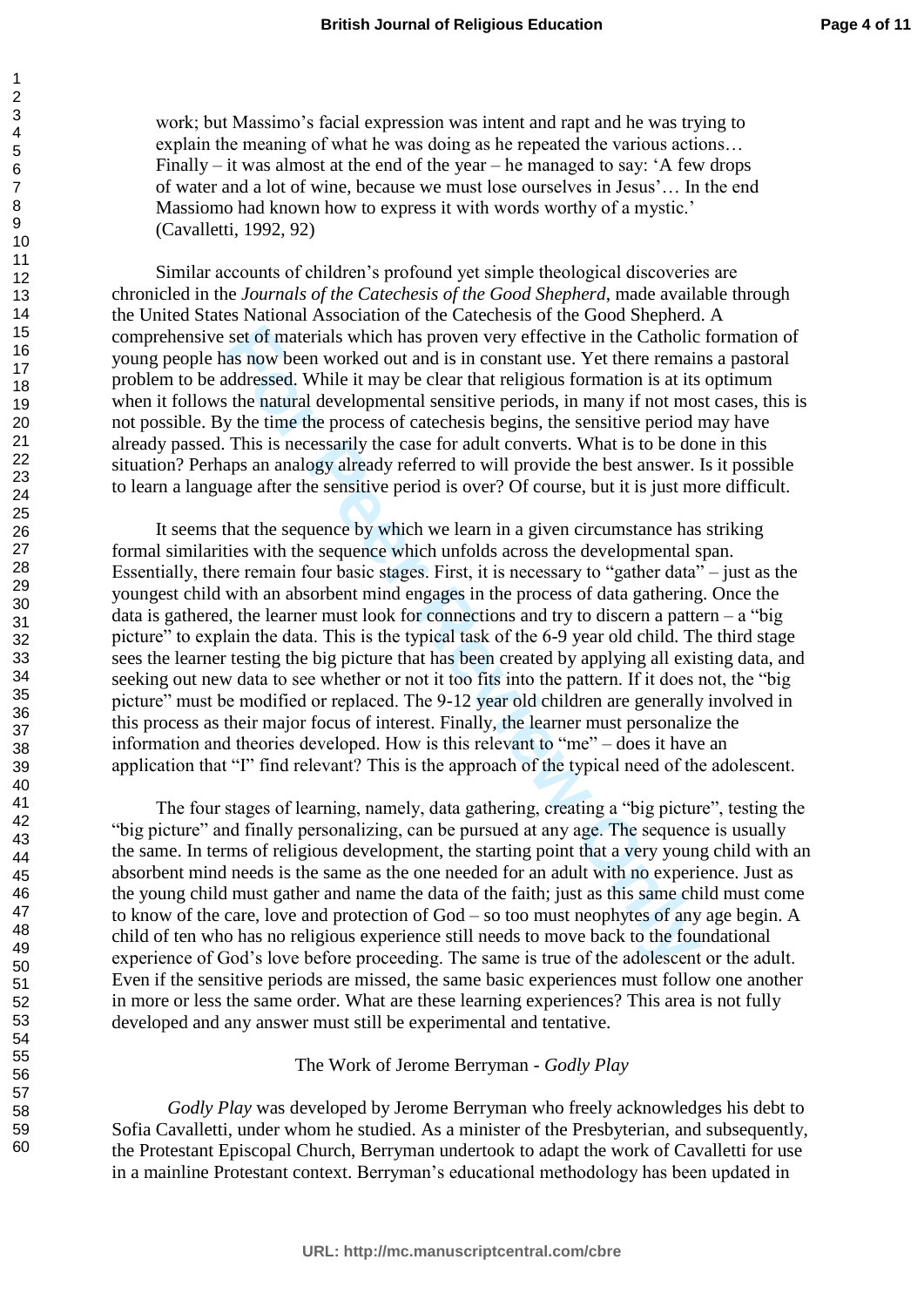the 2009 edition of a work he first published in 1995, *Teaching Godly Play: How to Mentor the Spiritual Development of Children* (Berryman, 2009. It is evident in this text that his educational methodology has moved forcefully in the direction of an emphasis on the role of language as the foundational principle of his system. As part of his later text, Berryman asks the rhetorical question: 'How do you know *Godly Play* when you see it?' In answer, he articulates a series of principles as follows (see Berryman, 2009, 118-119):

'Is God's presence in the process?

Is the play voluntary and within the safety of the constructive limits of choice provided by the method?

Is the concentration deep, especially during the presentations and responses? Is the involvement in the core lessons and their extensions (enrichment lessons and other supporting materials) for itself and not because of punishment or rewards? Is pleasure experienced by the children and adults involved?'

ivolvement in the core lessons and their extensions (enrichment<br>proporting materials) for itself and not because of punishment or ure<br>experienced by the children and adults involved?'<br>
Play is described as proceeding in a *Godly Play* is described as proceeding in a 'living spiral by which the whole process is organised to interplay with the developmental stages of early, middle and late childhood' (Berryman, 2009, 119). This spiral, Berryman writes, is driven by a kind of circular energy which moves it outwards in three ways: 'the circle of the creative process in each child, the circle of the dynamics in each class and the turning of the circle of the Church year.' (Berryman, 2009, 119). Berryman puts a great deal of emphasis on religious education as the acquisition of a Christian language system and uses the image of the spiral to explain this in the way the *Godly Play* works out in practice.

'The children enter the domain of Christian language (the room). They then move through the activities of the lesson and the related wondering. The children then move one at a time to get out their work during the response time. The feast and then the goodbye follow. This movement follows the deep structure of Christian worship and is an indirect preparation for the children to be involved directly in the worship of the congregation.' (Berryman, 2009, 119).

## **Differences Between** *Godly Play* **and** *Catechesis of the Good Shepherd*

As much of the methodology and content of *Godly Play* is based on with *Catechesis of the Good Shepherd*, it will not be repeated here. The focus from this point will be on the contrast between the views of Cavalletti and her followers and the adaptations that have taken place within *Godly Play* at the instigation of Berryman. There are four major areas which stand out in this: the *Imago Dei,* sacraments and sacramentality, pedagogy and the organisation of the classes.

## *Imago Dei – The Image of God*

One of the unique features of Christianity is the claim found in the Bible that human beings have been created in the image of God – the *Imago Dei* (see Genesis 1:26-27). In all of her work, it is clear that Cavalletti followed the usual Catholic interpretation of the *Imago Dei,* namely*,* that human beings bear the image of God in their spiritual/ rational faculties of intellect and will. Through these capacities, human beings share something in common with God – there is an ontological similarity (see *Catechism of the Catholic Church*, 1993, 356- 358). According to this view, human persons are *embodied* spirits in whom the spiritual faculties of mind and will work with the physical body. This indispensable role for the senses in human learning was first articulated by Aristotle and taken up by St Thomas Aquinas and is known as the *peripatetic axiom* – 'nothing in the mind that is not first in the senses'. It is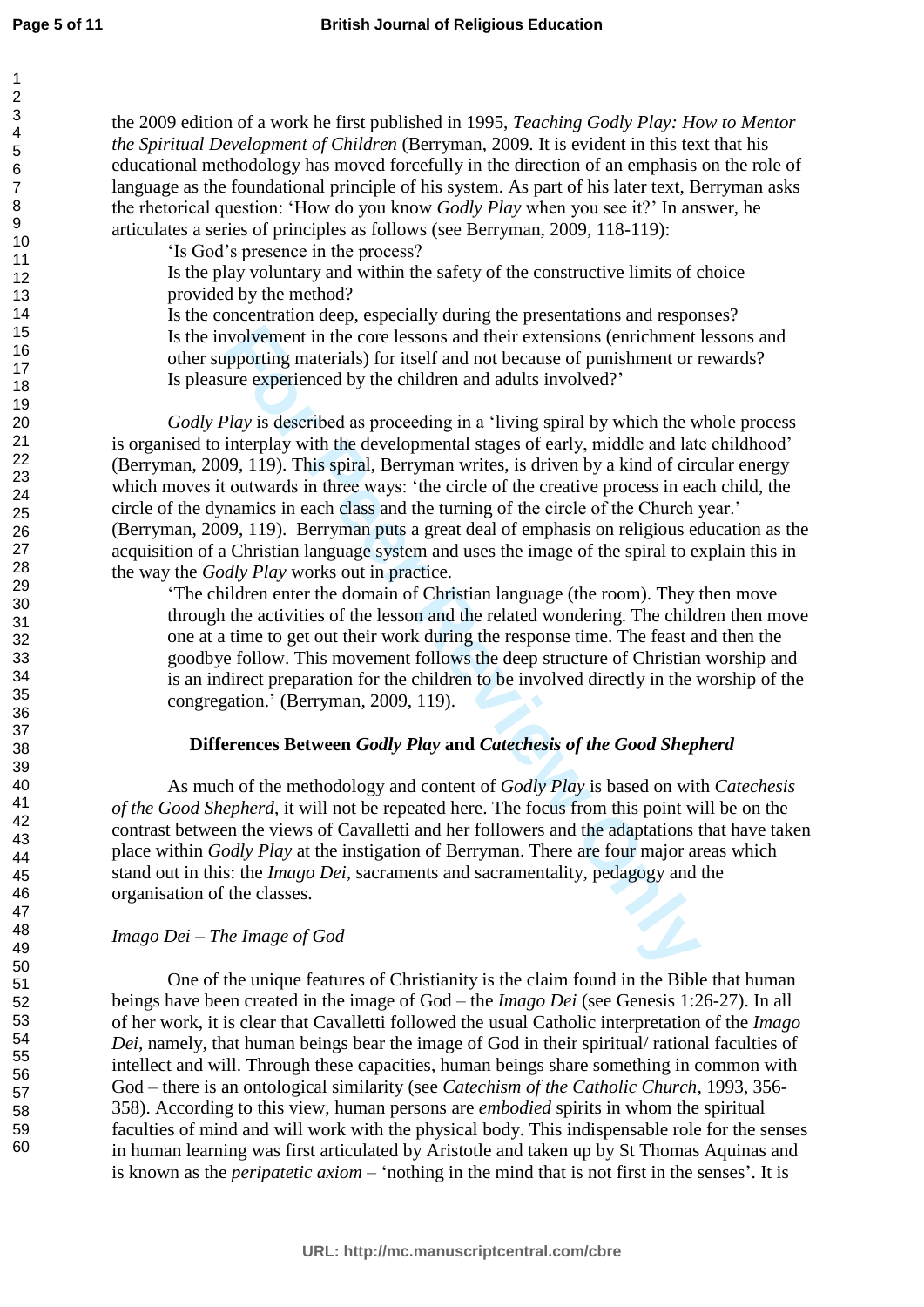also clear that another important dimension of human existence has found its way into Cavalletti's work from the contemporary Catholic insights of John Paul II's *Theology of the Body.* Genuinely human existence must embrace the dimension of relationship, and so any proper unfolding of human life and learning must take place in a community (or to put it more accurately – a *communio*).

ing. This too can be raised to a higher perfection through the sure perfect love that allows one to love with the love of God. The *church* refers to these three capacities as the theological virtues, and<sup>2</sup> at Baptism. Th Building on this understanding of the human person, it is held that the natural capacity of the human *intellect* for acquiring knowledge can be raised to a higher level by receiving the supernatural gift of *faith* – a knowledge of divine realities which is beyond normal human abilities. The natural capacity of the human *will* makes us capable of freely choosing, and therefore of loving. This too can be raised to a higher perfection through the supernatural gift of *caritas* – the perfect love that allows one to love with the love of God. The *Catechism of the Catholic Church* refers to these three capacities as the theological virtues, and teaches that they are "infused" at Baptism. The human person is drawn into the life of the Trinity by taking existing human faculties – the intellect, the will and the senses – and raising them to a new level of meaning and existence, integrating them with the grace of the Holy Spirit. This is the "grand design" which underpins *Catechesis of the Good Shepherd*. A wide variety of ordinary human activities serve as the starting point for grace to elevate nature to its true destiny.

Berryman's interpretation of the doctrine of the *Imago Dei* follows a different trajectory. He does not stress or even refer to the notion of an ontological similarity of rational faculties. Rather, he places the emphasis on the dimensions of creativity and language.

'The theological concept of the *Imago Dei* argues that we are creatures made in the image of the Creator and are, therefore, creators as well. God also gave us the gift of language to name God's creatures (Genesis 2:19) and to use in our creating. In the letter to the Hebrews the author begins by talking about the many ways "God spoke to our ancestors" and that now "in these last days he has spoken to us by a Son" (Hebrews 1:1–2). This Son is called the "the Word" in John's gospel (John 1:1–5). These few references illustrate how both the Hebrew Scriptures and the Christian Scriptures have closely aligned God, creation and speech.' (Berryman, 2009, 232-3)

Berryman's approach in *Godly Play* recalls the classic Protestant perspective by placing a strong emphasis on the *Word* and giving a lesser (though, in Berryman's case, still a relevant role) to the Liturgy. In his view, human beings are given access to spiritual reality primarily through language and symbol, with some further support offered through the Liturgy, with two sacraments and five "sacramental rites".

'When Christian language is learned by the *Godly Play* approach, it is learned as a means to know God and to make existential meaning... It is remembered because the Christian language system is useful to know God and to make existential meaning, which are both deeply satisfying experiences.' (Berryman, 2009, 120)

In practical terms, this results in more prominence being given to the "story" and the "story teller". It also results in the *Godly Play* materials being a largely symbolic representation of events – accessible through felt figures – rather than the more realistic three dimensional figures recommended by Cavalletti.

*Sacraments and Sacramentality*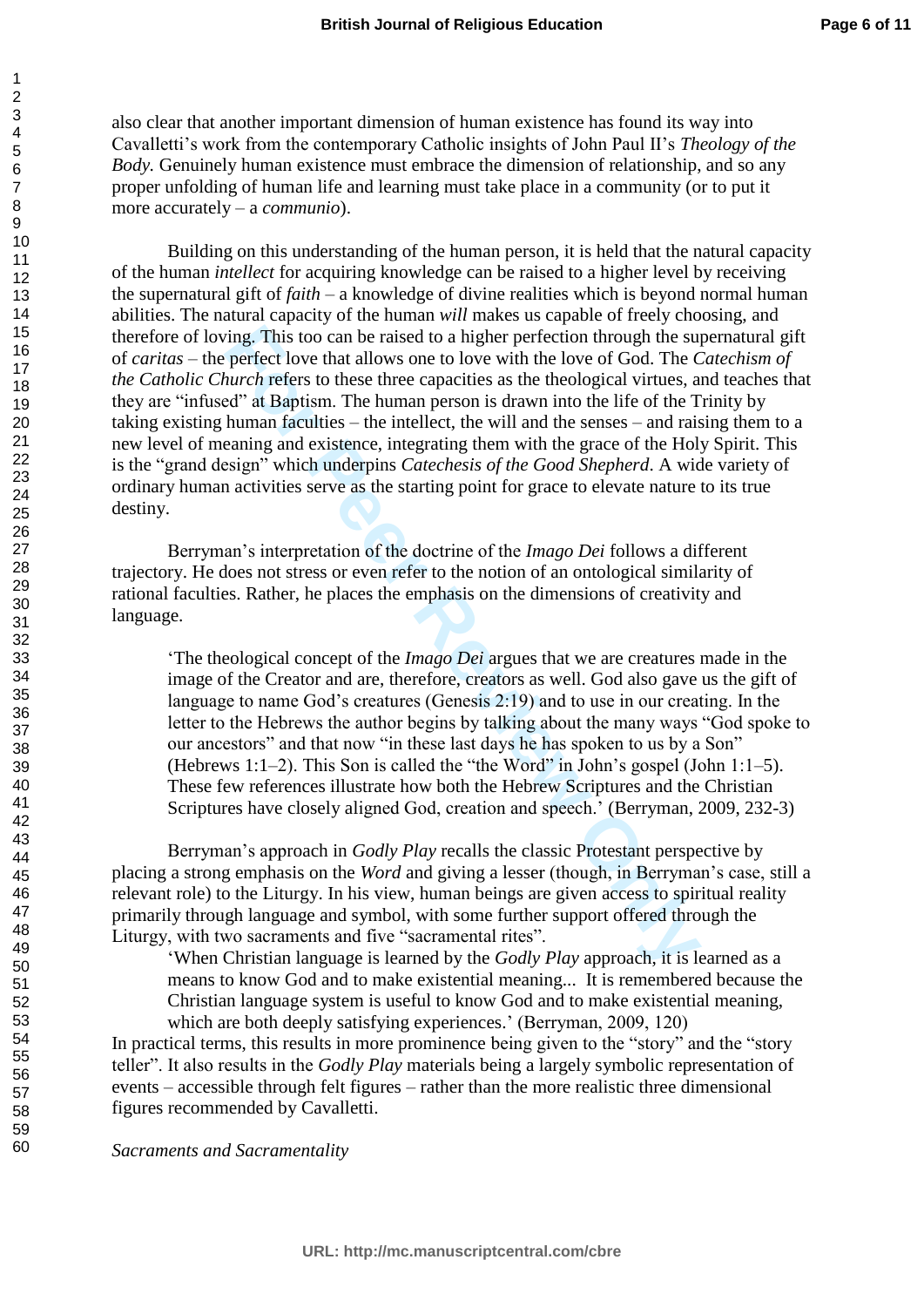Closely related to his interpretation of the *Imago Dei*, Berryman also presents an alternative view of what a sacrament is. In a recent book, *Children and the Theologians*, he has proposed that children should be seen as *sacraments*. His understanding of this doctrine is clearly different from the Catholic position:

'It is startling to think of children as sacraments…. What is even more startling, however, is to realize that at some level we already know this to be true, despite not being accustomed to thinking about children in this way.' (Berryman, 2009, 120.)

'Part of the strangeness of thinking about children as sacraments is that we are accustomed to thinking about sacraments as being something we can control better than children, like a touch, oil, water, bread, or wine. The profound meaning of Jesus' breaking bread and sharing wine in the first century must have seemed as strange and out of control to those people as thinking of children as sacraments is to us, especially when compared to what the priests did exclusively in the temple. But isn't that the point? A means of grace is not meant to be able to be controlled by people because the grace is God's.' (Berryman, 2009, 131)

In contrast, the *Catechism of the Catholic Church* states:

'The sacraments are efficacious signs of grace, instituted by Christ and entrusted to the Church, by which divine life is dispensed to us. The visible rites by which the sacraments are celebrated signify and make present the graces proper to each sacrament. They bear fruit in those who receive them with the required dispositions.' (*Catechism of the Catholic Church,* 1993, 1131.)

ildren, like a touch, oil, water, bread, or wine. The profound mead brack and sharing wine in the first century must have seemed and sharing ontrol to those popele as thinking of children as sacraments is to omtrol to thos The Catholic understanding is not exhausted by this description, of course, but it does rule out the possibility of taking the same stance as Berryman in proposing "children" as sacraments in the formal sense. In Cavalleti's view, the normal human access to "the spiritual" is through the senses and this is usually referred under the heading of *sacramentality*. Anything in the created universe, not just children, can provide an opportunity to encounter the divine – a flower, a sunset, a particular human being; every one of these can be an opportunity to turn the human mind and heart to God. Saints such as Francis of Assisi and Therese of Lisieux have made it clear that for human beings, it is through using ordinary things that we can make progress towards holiness. Cavalletti believes the same thing. Sacraments, on the other hand, have a more restricted meaning. They refer to particular rites, initiated by Christ, to give unambiguous access to the grace of God. In his encyclical, *Lumen Fidei,* Pope Francis has underscored the essential educational role that sacraments have for Catholics:

'There is a special means for passing down this fullness [of the true light born of an encounter with the true God], a means capable of engaging the entire person, body and spirit, interior life and relationships with others. It is the sacraments, celebrated in the Church's liturgy.' (Pope Francis b, 2013, 40)

Cavalletti placed great emphasis on the connection between the Sacramental Liturgies and the Scriptures, in the same terms noted in the apostolic exhortation, *Verbum Domini.* Here the Liturgy is referred to as the 'privileged setting for the word of God' (Benedict XVI, 2010, 52-56). In Cavalletti's view, neither the Scriptures nor the Liturgy can be properly understood without the other. Berryman's *Godly Play* does not reject this connection, it simply does not feature prominently, and the emphasis is primarily on the story and the storyteller.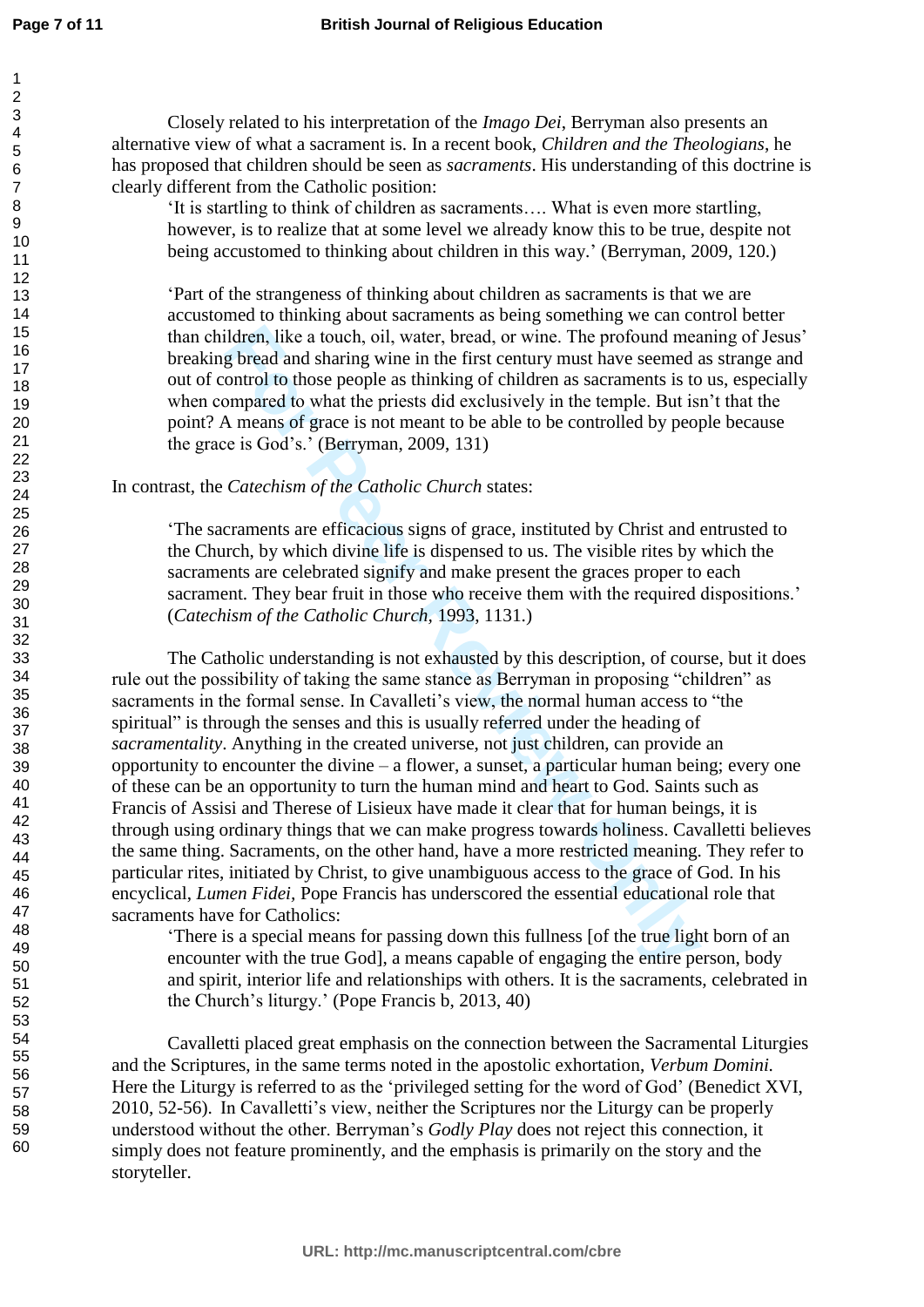# *Pedagogy*

d in this area demonstrably outpaces *Godly Play*. It is undeniable<br>aken some Montessori concepts in a new direction theologically<br>aken some Montessori colucation to a new level. Furthermore,<br>Hattie – currently the world's Brendan Hyde has argued that Berryman's work represents a kind of "platform shift" – an updating of Montessori's insights to a new level, which has now superseded Cavalletti's earlier work (See Hyde, 2011, 341-353). Given the research of Angeline Lillard, cited above, together with the contemporary insights found in the *Training Manuals* of the national Association of the Cathechesis of the Good Shepherd, this argument does not seem to be sustainable. In terms of contemporary pedagogical research, it can even be argued that the pedagogy practised in *Catechesis of the Good Shepherd* is supported by an enormous weight of research, and in this area demonstrably outpaces *Godly Play.* It is undeniable that Berryman has taken some Montessori concepts in a new direction theologically, but this cannot be said to have taken Montessori education to a new level. Furthermore, the work of Professor John Hattie – currently the world's most frequently cited educationalist – vindicates the classic approach of Montessori's pedagogy as it is used in *Catechesis of the Good Shepherd*. In his book, *Visible Learning,* Hattie identifies a most of the best known teaching practices and ranks them according to their effectiveness. The approach used by *Catechesis of the Good Shepherd* incorporates all of the best teaching practices recommended by Hattie to a much greater extent than those used by *Godly Play* (see Hattie, 2009, 297- 300). Even so, neither *Godly Play* nor *Catechesis of the Good Shepherd* can be accused of stagnating. The differences between the two, it would seem, are more strongly grounded in different theologies rather than in educational theories.

## *Conduct of Sessions: Godly Play*

*Godly Play* depends heavily on the adult guide, the "storyteller", who mediates the meaning of the Scriptures through methods of skilled storytelling. This storytelling follows a set script and the curriculum unfolds according to a three year spiral. Participants are expected to follow a designated procedure.

'The way that a *Godly Play* class works can also be thought of as a circle. The children enter the domain of Christian language (the room). They then move through the activities of the lesson and the related wondering. The children then move one at a time to get out their work during the response time. The feast and then the goodbye follow. This movement follows the deep structure of Christian worship and is an indirect preparation for the children to be involved directly in the worship of the congregation.' (Berryman, 2009, 120)

The method unfolds in three stages:

First, there is a preliminary stage in which the *Godly Play* environment is set up before beginning any lessons. The environment consists mainly of an open space for sitting in a circle, and the variety of felt materials that will be needed for presentations. Some art materials are also set up.

Second, the children gather in a circle with the *story Teller* (teacher) taking a designated place in the circle. The presentation for the day is almost always taken from the Bible, and this is delivered using materials cut from felt – sometimes they are made from other materials. The stories follow a designated script, which the teacher is required to follow and the process is the same for every developmental level. The presentation of the story

1 2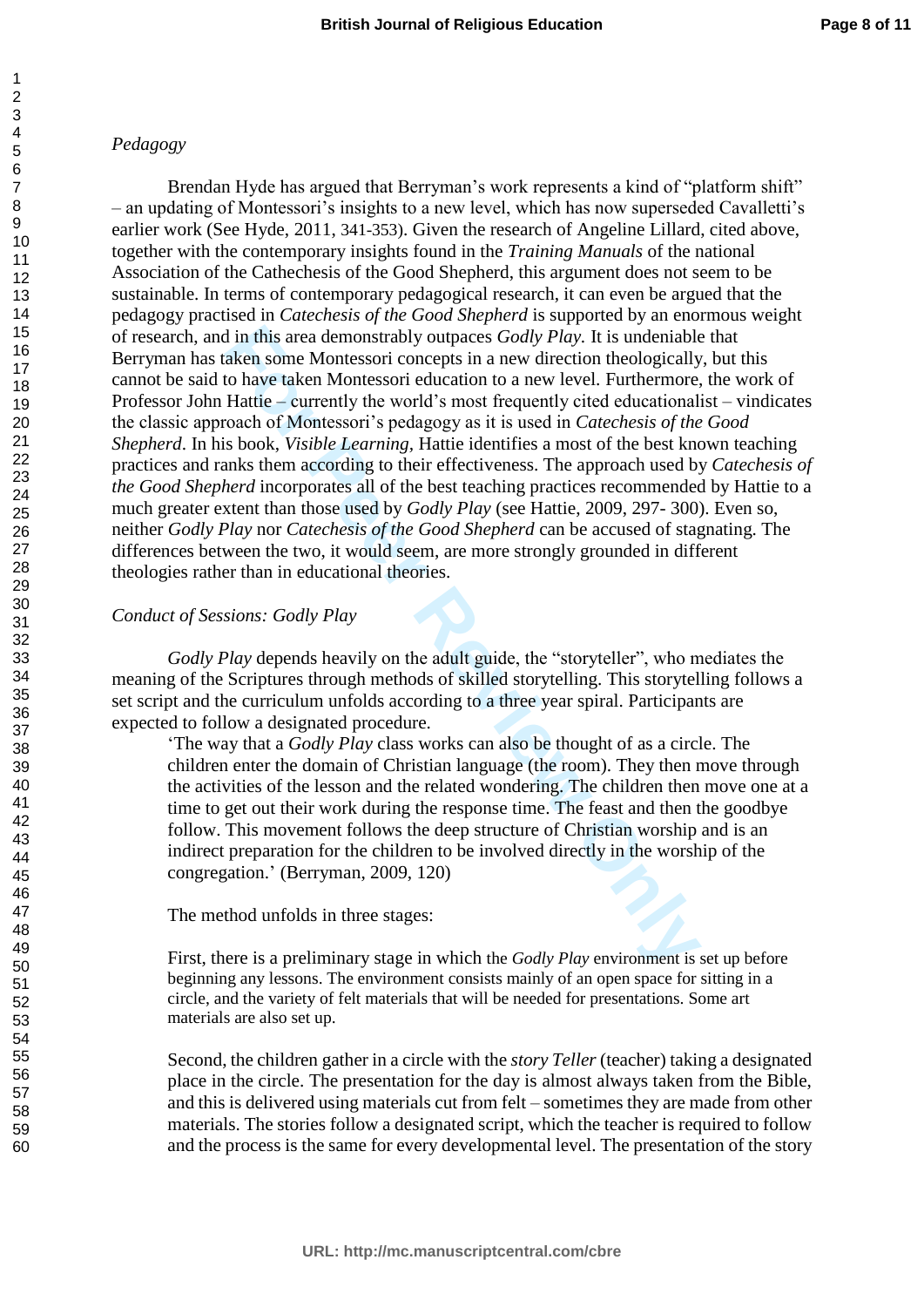is the main focus of the lesson, and the teacher spends a great deal of time drawing out the implications with the children.

The third stage involves the children in a process of further reflection. At this point, the children may use other materials that have captured their imagination, and there is some scope for artistic responses.

One further significant departure which Berryman makes from Montessori theory is in the area of repetition. Berryman claims that it usually takes three encounters with a lesson for the child to properly comprehend it. This takes place, typically, once a year for three years – repeated in concert with the liturgical season (see Berryman, 2009, 119). It would seem that this narrowing down of the opportunities for repetition to only three is not adequate in forming a neural pathway. Clearly, this is a point of serious divergence with the educational approach used in *Catechesis of the Good Shepherd*, where students return to the same set of materials many more times than this. Recent research indicates that, even in the relatively simple field of vocabulary recognition, more than ten repetitions seem to be necessary before any genuine mastery can be achieved (see Webb, 2007, 46-65).

## *Conduct of Sessions: Catechesis of the Good Shepherd*

cert with the liturgical season (see Berryman, 2009, 119). It wot<br>down of the opportunities for repetition to only three is not adee<br>al a pathway. Clearly, this is a point of serious divergence with the<br>al and al pathway. *Catechesis of the Good Shepherd* attempts to allow participants to "discover" meaning for themselves. Students are exposed to a carefully prepared environment in which they engage with materials through repeated encounters. Both Montessori and Cavalletti preferred the term *work* rather than *play* since it implies a dignity that should be afforded to what the child is doing; this is an acknowledgement that they are constructing their personalities and their relationship with God through their own actions and responses. The role of the adult (catechist) is to give a very basic and brief presentation of the materials and then allow the children to use the particular set of materials to which they are drawn. They are left to spend whatever amount of time they need to gain a satisfying meaning, and are encouraged to reflect on the same set of materials repeatedly – either by actually using them, or by engaging in other reflective or artistic activities related to them. The catechist keeps a note of the child's activities and may then remind children of things they may wish to look at again.

The *Catechesis of the Good Shepherd* also follows three basic stages, but the details of how these operate depend on the developmental stage of the children. Typically, they are divided into 3-6 year olds, 6-9 year olds and 9-12 year olds, but there is scope for overlap as to where children are to be placed, based on their individual development.

First, a great deal of effort goes in to setting up the environment, and placing all of the necessary *works* where the children will be able, in due course, to perceive the connection among each of the elements. There is also a go stocked with a variety of art, drawing and writing supplies which the teacher will use to train the children to make independent responses to the materials the children are working with. In the preliminary stage, much time is expended on showing the children how to use the space in a considerate and ordered way – according to standards of *grace and courtesy.* 

The second stage is very brief and simple. The catechist may present a small number of new *works* which are added to the repertoire that the children are free to work from. Typically, the presentations will follow the Liturgical season, and will alternate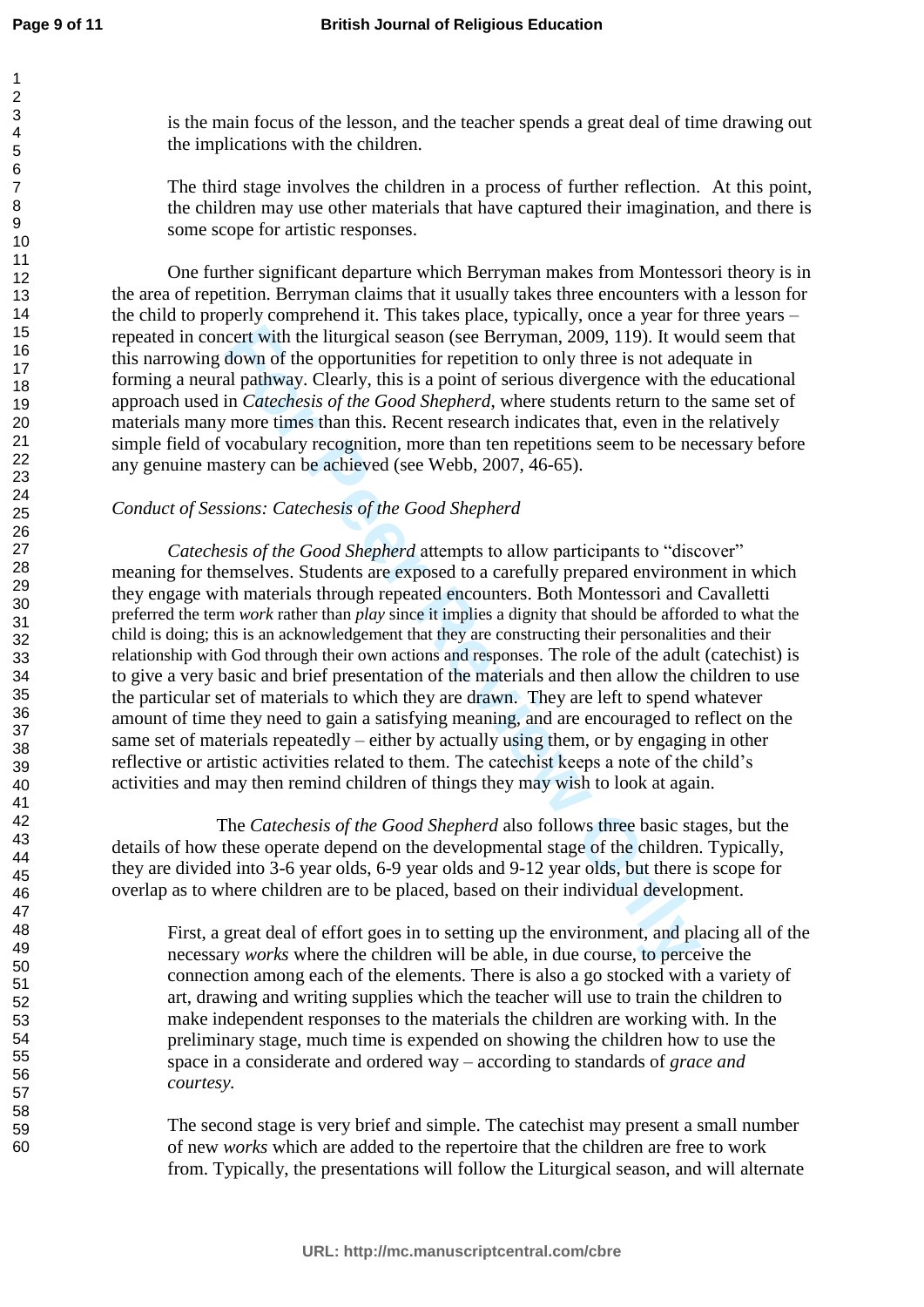between Biblical and Liturgical materials to reinforce the link between the two. Once this is over the children are free to choose what they would like to do next from the range of designated responses or from the materials already presented.

The third stage consists of calling the children together for prayer and ensuring that the environment is restored in the belief that the space is made special through acts of routine care, and by working together for this purpose, the children help to build a community.

#### *Conclusion*

**Fournalisty of the Good Shepherd and Godly Play have provided and Godly Play have proof Religious Education, each one works better in its own distinct in its heavy emphasis on the Scriptures as "story" and the interpress** While both *Catechesis of the Good Shepherd* and *Godly Play* have proved their worth as instruments of Religious Education, each one works better in its own distinctive context. *Godly Play* with its heavy emphasis on the Scriptures as "story" and the interpretation of the *Imago Dei* in terms of a "symbolic/language" mediation of divine reality fits in well with the insights of mainline Protestant Churches. *Catechesis of the Good Shepherd* interprets the *Imago Dei* in terms of sacramentality and ontological similarity – grace building on nature through the use of the material/spiritual composition of the human person. This is ideally suited for use in Catholic, Orthodox and Anglo-Catholic contexts.

#### References

Benedict XVI *Verbum Domini* (2010)

Berryman, Jerome W. 2009a. *Children and the Theologians: Clearing the Way for Grace*. (New York: Morehouse Publishing)

Berryman, Jerome W. 2009b. *Teaching Godly Play: How to Mentor the Spiritual Development of Children.* (Denver: Moorhouse Education Resources)

Berryman, Jerome W. 1995. *Teaching Godly Play: The Sunday Morning Handbook.*. (Nashville, TN: Abingdon Press)

Berryman, Jerome. 2002. *The Complete Guide to Godly Play: An Imaginative Method for Presenting Scripture Stories to Children.* (Denver, CO: Living the Good News)

Berryman, Jerome W. 2013. *The Spiritual Guidance of Children: Montessori, Godly Play, and the Future* (New York: Morehouse Publishing)

*Catechism of the Catholic Church.* 1994. (Homebush: St Pauls/ Liberia Editrice Vaticana)

Cavalletti, Sofia. 2012. *History of the Kingdom of God: From Creation to Parousia. Part 1.*  (Chicago: LTP)

Cavalletti, Sofia. 2013. *History of the Kingdom of God: Liturgy and the Building of the Kingdom. Part 2.* (Chicago: LTP. Second Edition)

Cavalletti, Sofia. 1992. *The Religious Potential of the Child.* (Chicago: LTP. Revised Edition.